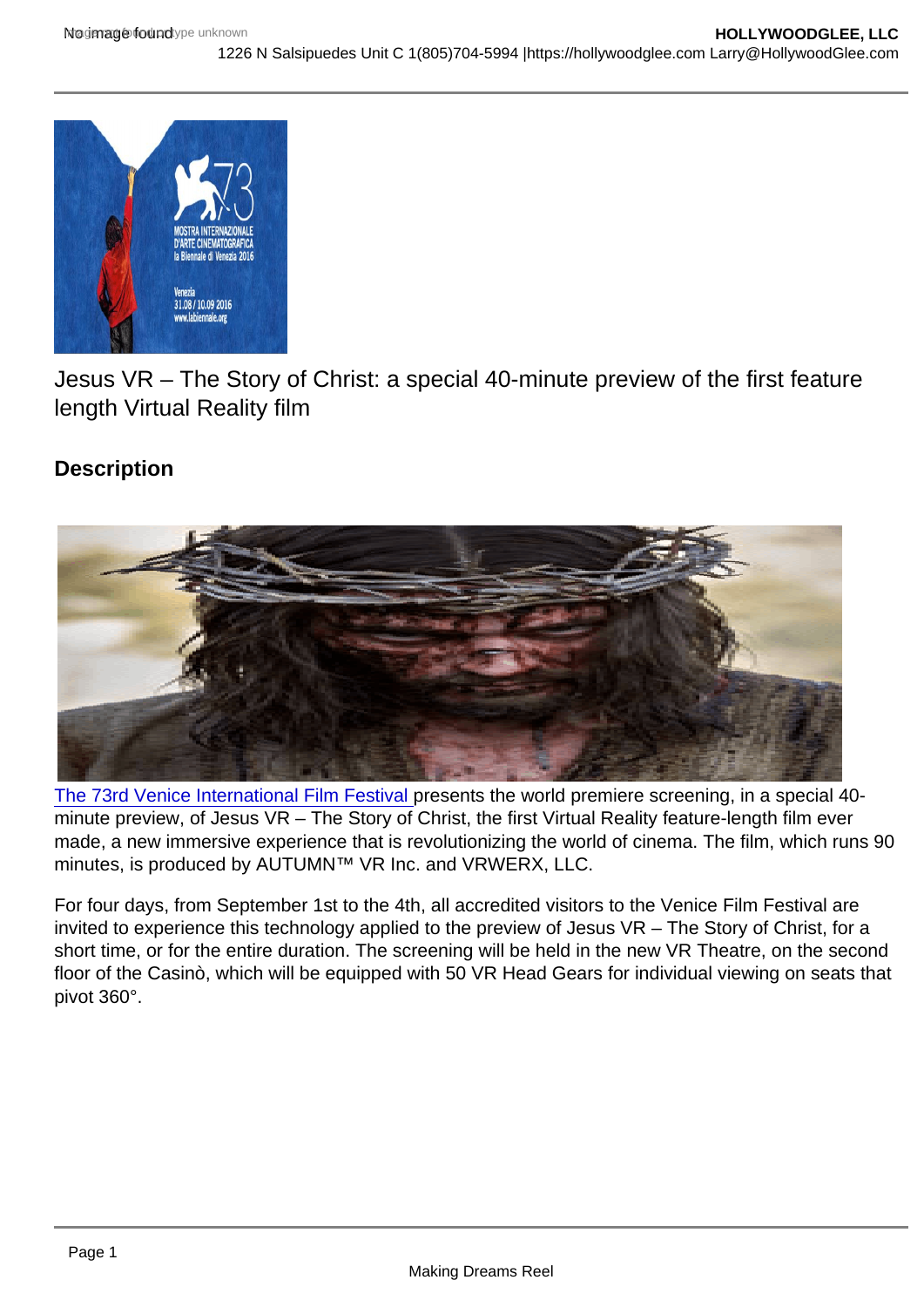

Festival Director, Alberto Barbera

"We are particularly happy to present the world's first virtual reality feature film. – declared Alberto Barbera, director of the Venice Film Festival. – JESUS helps show the narrative and spectacular potential of this new technology, which until now has been limited to brief films. The presentation is particularly important because this year the updated film market, now called Venice Production Bridge, is also presenting 6 VR projects among the 40 proposed audiovisual products in search of financing, alongside movies, documentaries, TV series and web series. It is a sign of the attention the Venice Film Festival pays to the sweeping changes which are helping redefine the horizons of the production of images in motion."

Virtual Reality is a new revolutionary expressive means that is redefining the forms of cinema and the media industry, offering new creative opportunities to directors and artists, to tell new stories and explore original innovative languages.

Jesus VR – The Story of Christ offers audiences an experience that is unparalleled in its immediacy, going back 2,000 years in time to witness the story of Jesus Christ from his birth to his resurrection, from his baptism to his first miracles, through the last hours of his crucifixion.

Jesus VR – The Story of Christ was shot entirely in Matera in 4K 360° with an all-Italian crew. This is the first and most ambitious feature-length Virtual Reality film ever produced, employing the biggest VR production crew ever, with over a hundred crew members and hundreds of extras.

Enzo Sisti is the executive producer of Jesus VR – The Story of Christ, and in earlier years was the executive producer of The Passion of the Christ (2004). The religious advisor is Father William Fulco, who was also religious advisor on The Passion of the Christ.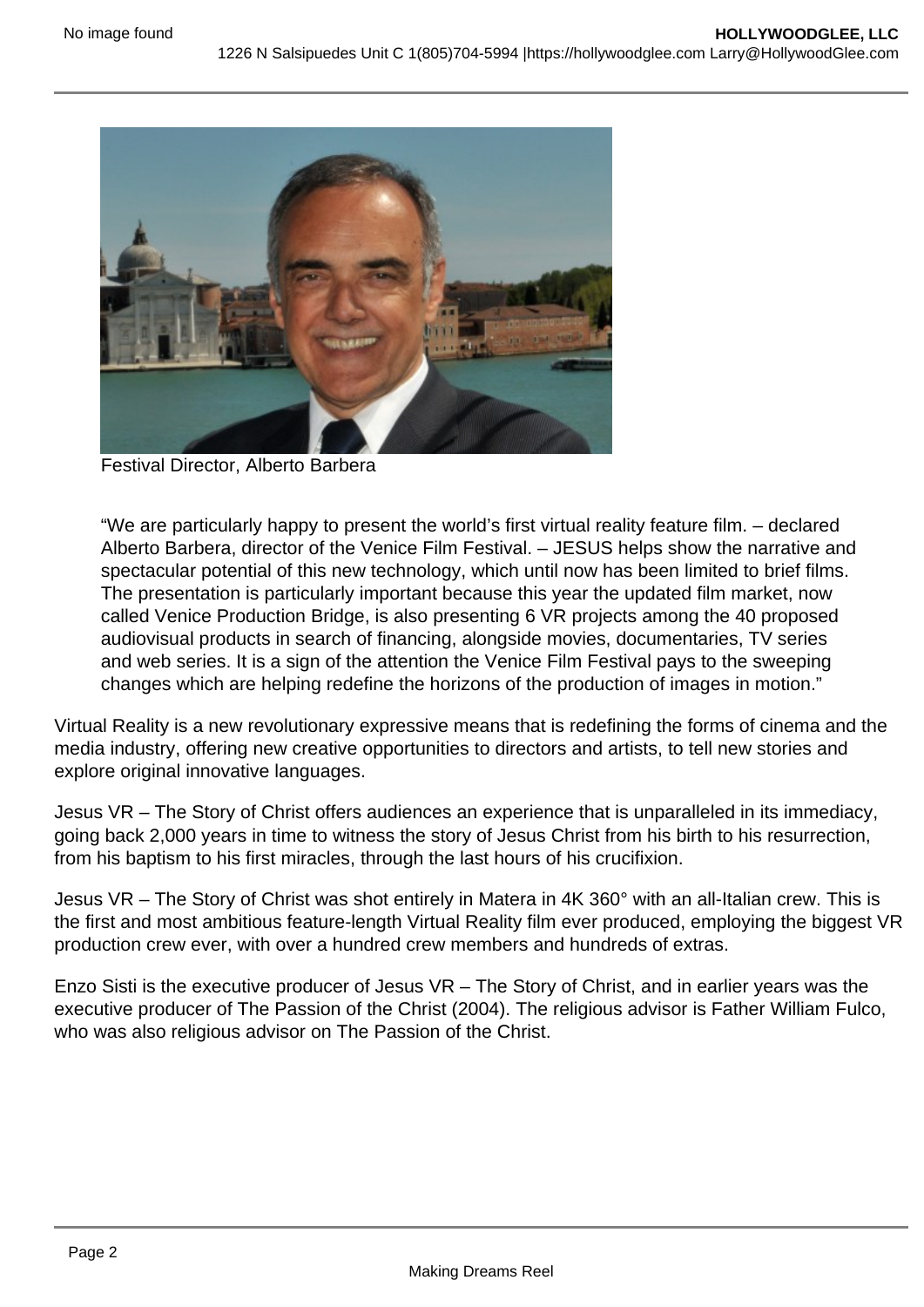Jesus VR – The Story of Christ was directed and produced by David Hansen with his partner Johnny Mac through Autumn™ VR and VRWERX's Alex Barder and Russell Naftal.

"We're proud to have shot this entire innovative film in Italy with a mostly Italian crew", says Executive Producer Enzo Sisti, "It's fantastic that the first place we're screening it is in the fabulous Venice International Film Festival."

Jesus VR – The Story of Christ will be available this Christmas on all major Virtual Reality platforms including Google Cardboard, Samsung Gear, Oculus Rift, PlayStation VR and the HTC VIVE.

[The Biennale Cinema 2016](https://hollywoodglee.com/2016/08/21/jesus-vr-the-story-of-christ-a-special-40-minute-preview-of-the-first-feature-length-virtual-reality-film/2469403_image1/) will run Aug. 31 to Sept. 10. For more information on tickets click [here](http://www.labiennale.org/en/cinema/tickets/).

(Source:www.labiennale.org)

**Category**